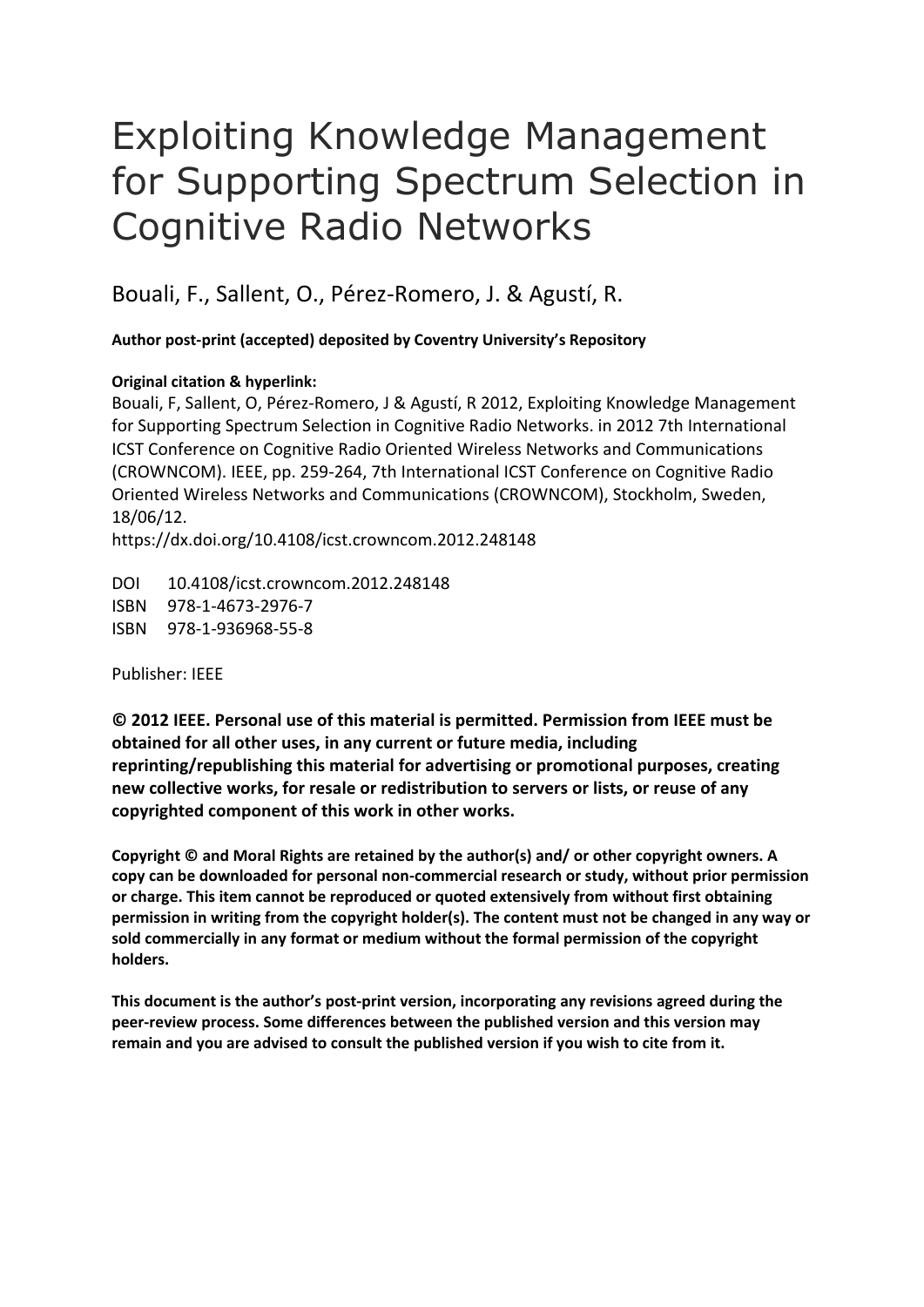## Exploiting Knowledge Management for Supporting Spectrum Selection in Cognitive Radio Networks

F. Bouali, O. Sallent, J. Pérez-Romero, R. Agustí Signal Theory and Communications Dept. (TSC) Universitat Politècnica de Catalunya (UPC), Barcelona, Spain Email: {faouzi.bouali, sallent, jorperez, ramon}@tsc.upc.edu

*Abstract*—In order to increase Cognitive Radio operation effciency, this paper builds up a new knowledge management functional architecture for supporting spectrum management. It integrates the fttingness factor concept proposed by the authors in a prior work and includes a set of advanced statistics capturing the infuence of the radio environment. Then, a Knowledge Manager (KM) exploiting these statistics and observed fttingness factor values has been developed to monitor the time-varying suitability of spectrum resources to support heterogeneous services. Based on estimated suitability levels, a new strategy combining Spectrum Selection (SS) and Spectrum Mobility (SM) functionalities has been proposed. Results have shown that the proposed strategy effciently exploits the KM support at low loads and the SM functionality at high loads to introduce signifcant gains (ranging from 85% to 100%) w.r.t. a pure random selection while exhibiting substantial robustness to changes in interference levels.

#### I. CONTEXT/MOTIVATION

The CR (Cognitive Radio) paradigm has emerged as an intelligent radio that automatically adjusts its behavior based on the active monitoring of its environment  $[1, 2]$ . The introduction of cognitive techniques for the management of wireless networks will lead to robustness and the capitalization of the learning capabilities intrinsic to cognitive systems. Strengthening these cognitive techniques would be of great interest for optimizing cognitive management functions. Therefore, technical requirements of new cognitive management systems have been considered in many studies [3–5]. In particular, many recent proposals have tried to develop new models and efficient architectures for introducing cognitive management systems in emerging environments such as the Future Internet [6] or the home environment [7]. The underlying technical challenges have stimulated the initiation of many research projects (e.g. [8–10]) and standardization activities (e.g. [11, 12]) to further strengthen and promote the usage of cognitive management systems.

CR is a key enabling technology for Dynamic Spectrum Access (DSA), a new communication paradigm proposing to use and share the spectrum in an opportunistic manner in order to increase spectrum usage efficiency. The typical DSA scenario is a set of unlicensed users opportunistically selecting unused spectrum portions of licensed users under of the strict constraint of not disturbing them. In this context, the selected spectrum portions should be carefully chosen and vacated whenever the licensed user is detected. Not surprisingly, this topic has received a lot of interest in the recent literature [13– 16]. The fexibility provided by spectrum agility has to be materialized in the form of an increased efficiency by means of proper decision-making criteria in the spectrum selection functionality.

In this respect, we have proposed in [17] to strengthen awareness level in cognitive systems by a new fttingness factor concept that captures the suitability of spectral resources exhibiting time-varying characteristics to support a set of heterogeneous services. Motivated by the proven usefulness of the proposed concept to improve spectrum usage effciency, this paper aims at more focused exploitation of knowledge management for the sake of supporting spectrum selection. Specifcally, it is proposed to build up a set of advanced functionalities to efficiently capture unknown changes in radio and interference conditions of available spectral resources. In this perspective, the main contributions of this paper are two-fold: (1) To build up a new knowledge management functional architecture for supporting the spectrum management decision-making process. The proposed architecture integrates the fttingness factor concept and includes a Knowledge Manager (KM) that monitors the time-varying suitability of spectrum resources to support heterogeneous services based on a set advanced statistics and observed fttingness factor values during CR operation, and (2) To develop a spectrum management strategy exploiting the estimated suitability of spectrum resources for supporting both spectrum selection and spectrum mobility functionalities while being robust to unknown changes in interference levels at any traffc load of demanded services.

The remainder of this paper is organized as follows: in Sec. II the system model is presented and the functional architecture of the proposed knowledge management framework for supporting spectrum management is presented. After defning the fttingness factor concept, a set of statistics capturing its behavior are proposed in Sec. III. Based on these statistics and on observed fttingness factor values during system operation, a Knowledge Manager (KM) is built up in order to monitor time-varying suitability of spectrum resources. Then, a new strategy exploiting the estimated fttingness factor values is proposed in Sec. IV in order to support both spectrum selection and spectrum mobility functionalities. Results are presented in Sec. V, frstly evaluating spectrum selection performances in terms of the dissatisfaction probability, and secondly assessing the additional signaling cost the proposed strategy may introduce. Conclusions and future directions are addressed in Sec. VI.

#### II. SYSTEM MODEL

Let us consider a set of  $L$  different radio links that need to be established between pairs of terminals and/or infrastructure nodes. The purpose of each radio link is to support a certain application. The l-th application is characterized in terms of a required bit-rate  $R_{req,l}$ . The available spectrum is modeled as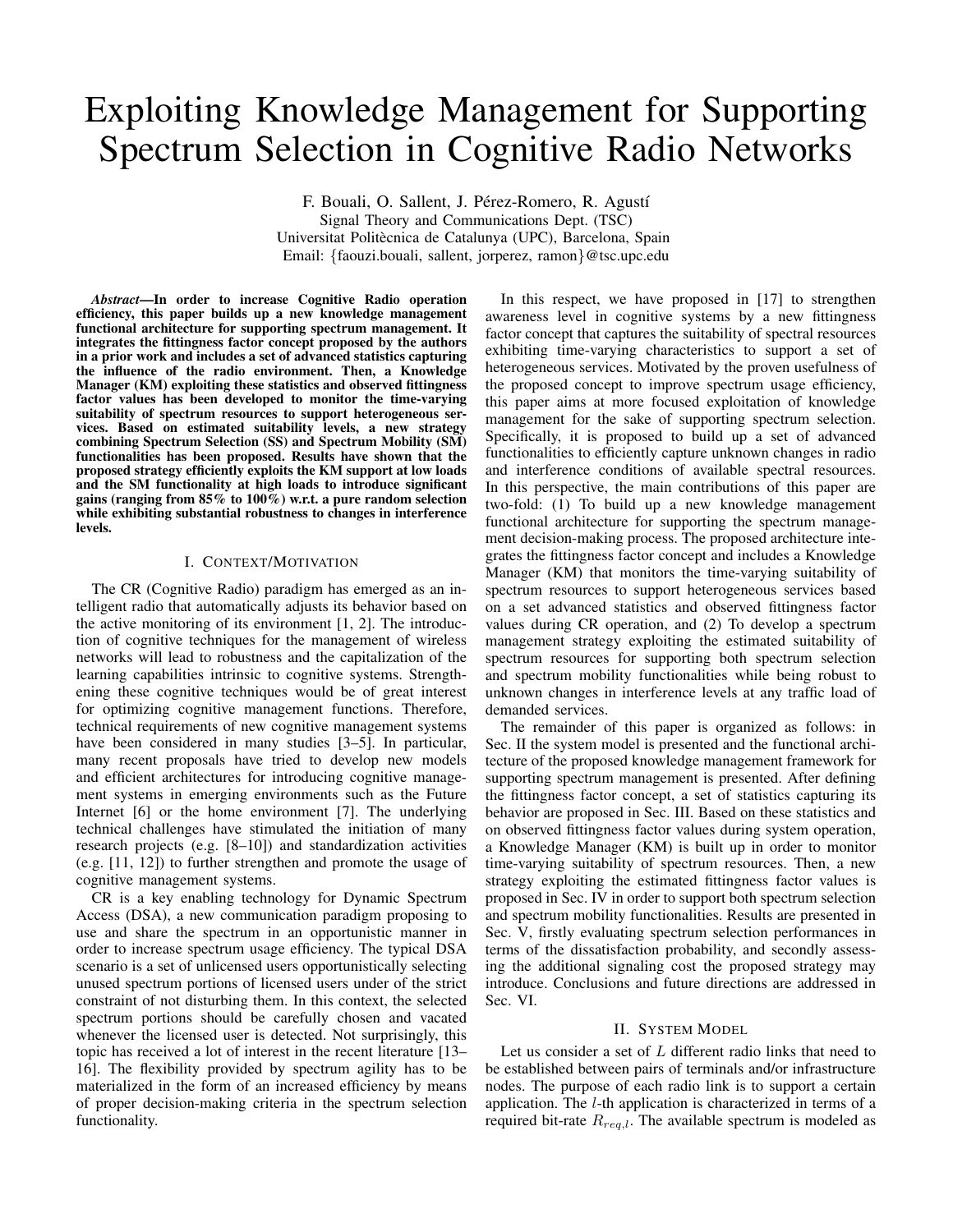a set of P spectrum blocks (denoted in this paper as "pools") each of bandwidth  $BW_p$ . Based on radio link requirements and spectrum pool characteristics, the general aim is to efficiently assign a suitable spectrum pool for each of the L radio links.

In order to accomplish this objective, the functional architecture depicted in Fig. 1 is proposed. It consists in the following entities::

- 1) The knowledge management entity, which is responsible for storing and managing the relevant knowledge obtained from the radio environment to be used in the decisions made by the decision-making entity. It is materialized by a Knowledge Manager (KM) that monitors the suitability of existing spectral resources to support heterogeneous services based on information retrieved from a Knowledge Database (KD) that stores a set of relevant statistics from the environment.
- 2) The decision-making entity, which is responsible for assigning the appropriate pools to the different links. For that purpose, it interacts with the KM that will provide the relevant information for the decisions to be made. Decision-making is split into two functional entities: spectrum selection, which will pick up a suitable pool for each communication whenever a new service request arrives, and the spectrum mobility, which will perform the reconfguration of assigned pools whenever changes occur in the environment and better pools can be found for some services.

In order to assess the suitability of spectral resources to support heterogeneous services, the so-called "Fittingness Factor"  $(F_{l,p})$  is introduced in [17] as a metric capturing how suitable each  $p$ -th spectrum pool is for each  $l$ -th radio link/application.  $F_{l,p}$  will particularly assess the suitability in terms of the bit rate that can be achieved operating in the spectrum pool p (denoted as  $R(l, p)$ ) versus the bit rate required by the application  $l(R_{real.})$ .

From a general perspective, the fttingness factor can be formulated as a function of the utility  $U_{l,p}$  the *l*-th link can obtain from the  $p$ -th pool, where the utility is defined as [18]:

$$
U_{l,p} = \frac{\left(\frac{R(l,p)}{R_{req,l}}\right)^{\xi}}{1 + \left(\frac{R(l,p)}{R_{req,l}}\right)^{\xi}}
$$
(1)

where  $\xi$  is a shaping parameter that allows the function to capture different degrees of elasticity of the application with respect to the required bit rate. The achievable bit-rate by link l using pool  $p(R(l, p))$  will depend on the radio and interference conditions existing in pool p.

Based on the above concept, it is proposed to use the fttingness factor function previously proposed in [17]:

$$
F_{l,p} = \frac{1 - e^{-\frac{K \times U_{l,p}}{R(t,p)}}}{\lambda}
$$
 (2)

where K is a shaping parameter and  $\lambda$  is a normalization factor to ensure that the maximum of the fttingness factor is equal to 1, given by:

$$
\lambda = 1 - e^{-\frac{K}{(\xi - 1)^{\frac{1}{\xi}} + (\xi - 1)^{\frac{1 - \xi}{\xi}}}}
$$
(3)



Fig. 1. Functional architecture of the proposed knowledge management framework for supporting spectrum management

The proposed  $F_{l,p}$  function increases with  $R(l,p)$  up to the maximum at  $R(l, p) = \sqrt[k]{\xi - 1} \times R_{req_{\xi}l}$ . It has been shown in [17] that this formulation of  $F_{l,p}$  performs a more efficient usage of spectral resources than just considering  $F_{l,p}=U_{l,p}$ , thanks to reducing the value of the fttingness factor whenever the available bit rate is much higher than the required one.

#### III. KNOWLEDGE MANAGEMENT

#### *A. Knowledge Database*

In order to enable a global characterization of the suitability of a given pool  $p$  to a given link  $l$  based on the past history when using this pool, the information retained in the KD will be associated to statistics of  $F_{l,p}$ . The database will be fed by measurements extracted from the radio environment. In particular, the measurement of  $R(l, p)$  of active link/pool pairs will be obtained, from which the current value of  $F_{l,p}$  will be computed following (2) and will be stored in the database together with the corresponding time stamp.

Considering that  $F_{l,p}$  values can be associated to two states: HIGH ( $\geq \delta_{l,p}$ ) or LOW ( $\lt \delta_{l,p}$ ), the following statistics are also generated and stored in the database:

• The probability  $P_L^{l,p}(\delta_{l,p})$  of observing a LOW fittingness factor:

$$
P_L^{l,p}(\delta_{l,p}) = Prob[F_{l,p} < \delta_{l,p}]
$$
\n(4)

• The probability  $P_H^{l,p}(\delta_{l,p})$  of observing a HIGH fittingness factor:

$$
P_H^{l,p}(\delta_{l,p}) = 1 - P_L^{l,p}(\delta_{l,p})
$$
\n(5)

• The average of observed LOW fittingness factor values:

$$
\bar{F}_L^{l,p} = E\left(F_{l,p} | F_{l,p} < \delta_{l,p}\right) \tag{6}
$$

• The average of observed HIGH fttingness factor values:

$$
\bar{F}_{H}^{l,p} = E\left(F_{l,p} | F_{l,p} \ge \delta_{l,p}\right) \tag{7}
$$

Furthermore, in order to monitor fttingness factor variability, the following statistical metrics are considered:

• Given  $F_{l,p}$  is LOW at a given time instant k, the probability that  $F_{l,p}$  will be LOW at each time instant up to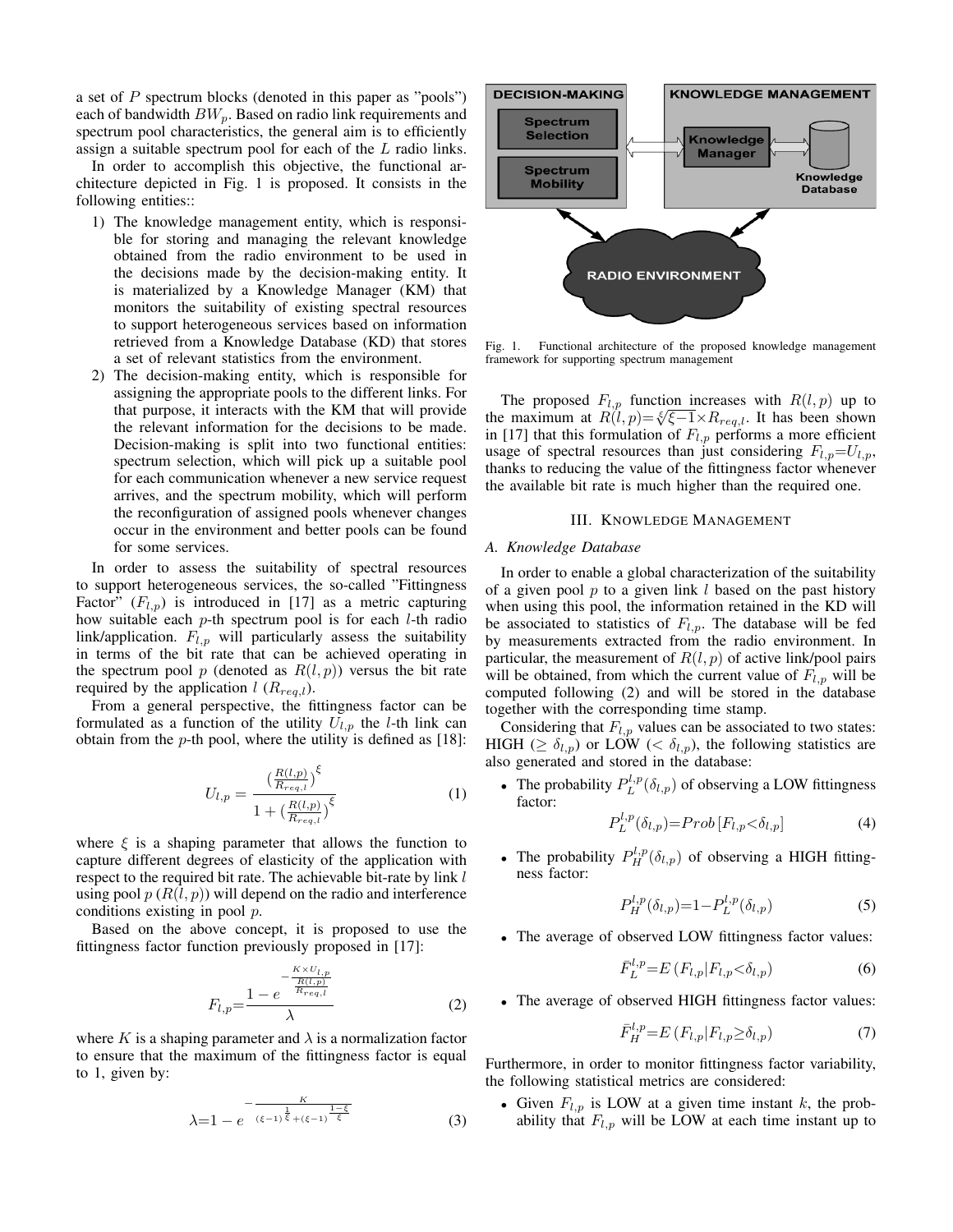time  $k+\Delta k$  defined as follows:

$$
P_{L,L}^{l,p}(\Delta k, \delta_{l,p}) =
$$
  
Prob  $[F_{l,p}(k+j) < \delta_{l,p}, \forall j \in \{1...\Delta k\} | F_{l,p}(k) < \delta_{l,p}]$   
(8)

where  $F_{l,p}(k)$  denotes the observed  $F_{l,p}$  value at time k.

• Given  $F_{l,p}$  is HIGH at a given time instant k, the probability that  $F_{l,p}$  will be HIGH at each time instant up to time  $k+\Delta k$  defined as follows:

$$
P_{H,H}^{l,p}(\Delta k, \delta_{l,p}) =
$$
  
 
$$
Prob[F_{l,p}(k+j) \ge \delta_{l,p}, \forall j \in \{1..\Delta k\} | F_{l,p}(k) \ge \delta_{l,p}]
$$
  
(9)

The proposed fittingness factor variability metrics ( $P_{L,L}^{l,p}$  and  $P_{H,H}^{l,p}$ ) can be used to determine to which extent the fittingness factor is not likely to change after a certain time shift  $\Delta k$ .

#### *B. Knowledge Manager*

The KM plays a key role between the knowledge management and the decision-making domains of the proposed architecture. In this perspective, it manages the information retained in the KD in order to determine the knowledge about the environment that would be mostly relevant for supporting all decisions made by the decision-making entity.

On one side, the KM keeps an estimation of  $F_{l,p}$  values based on the statistics available at the KD. These estimated values, denoted as  $F_{l,p}$ , are obtained following Algorithm 1, and are provided upon request to the decision-making module. The estimate  $F_{l,p}$  is determined based on whether the  $F_{l,p}$ stored in the KD is likely to be the same that was obtained  $\Delta k_{l,p}$  time units before (this is checked in the conditions of lines 5 and 11 with respect to the signifcance thresholds  $Thr\_LOW$  and  $Thr\_HIGH$ ). In such case,  $F_{l,p}$  is set to the last measured value  $\overline{F}_{l,p}$  (lines 8 and 14). Otherwise,  $\hat{F}_{l,p}$  is randomly set to either  $\overline{F}_{L}^{l,p}$  or  $\overline{F}_{H}^{l,p}$ , the average  $F_{l,p}$  values in the LOW and HIGH states, respectively, with probabilities  $P_L^{l,p}(\delta_{l,p})$  and  $1-P_L^{l,p}(\delta_{l,p})$  (lines 9 and 16). Once all link/pool pairs are explored, the list of all estimated fttingness factor values ( $\{\hat{F}_{l,p}\}\$ ) is returned back to the decision-making entity (line 19).

On the other side, the KM captures relevant changes in these estimated values and informs the decision-making module for consideration.

#### IV. SPECTRUM MANAGEMENT DECISION-MAKING

In this section, both the spectrum selection and spectrum mobility functionalities of the decision-making process are implemented.

#### *A. Spectrum Selection*

Based on the fttingness factor values determined by the KM, the spectrum selection functionality selects a suitable spectrum pool for each radio link according to the Fittingness Factor-based Spectrum Selection algorithm (SS) described in Algorithm 2. Upon receiving a request for establishing a link *l*, the request is rejected if the set of available pools  $(Av_{\perp}$ *Pools*) is empty (line 3). Otherwise, an estimation of all  $F_{l,p}$  values is obtained from the KM (line 5). Based

Algorithm 1 Knowledge Manager (KM) 1: Function  $KM()$ <br>2: for  $l=1$  to L do 2: for  $l=1$  to L do 3: for  $p=1$  to P 3: for p=1 to P do<br>4: if  $F_{l,n}$  is LO if  $F_{l,p}$  is LOW then 5: **if**  $P_{L,L}^{l,p}(\Delta k_{l,p}, \delta_{l,p}) \geq Thr\_LOW$  then<br>6:  $\hat{F}_{l,p} \leftarrow F_{l,p};$ 6:  $\hat{F}_{l,p} \leftarrow F_{l,p};$ <br>7: **else** 7: else Estimate  $F_{l,p}$  as follows:  $\hat{F}_{l,p} = \begin{cases} \bar{F}_{L}^{l,p} & \text{with probability } P_{L}^{l,p}(\delta_{l,p}), \\ \bar{F}_{H}^{l,p} & \text{with probability } 1-P_{L}^{l,p}(\delta_{l,p}). \end{cases}$ 9: **end if** 10: **else** 10: **else**<br>11: **if** if  $P_{H,H}^{l,p}(\Delta k_{l,p},\delta_{l,p})\geq Thr\_HIGH$  then 12:  $\hat{F}_{l,p} \leftarrow F_{l,p};$ <br>13: **else** 13: **else**<br>14: **E** Estimate  $F_{l,p}$  as follows:  $\hat{F}_{l,p} = \begin{cases} \bar{F}_{L}^{l,p} & \text{with probability } P_{L}^{l,p}(\delta_{l,p}), \\ \bar{F}_{H}^{l,p} & \text{with probability } 1-P_{L}^{l,p}(\delta_{l,p}). \end{cases}$ 

15: end if<br>16: end if 16: end if<br>17: end for end for 18: end for

19: return  $({F_{l,p}})$ ;

Algorithm 2 Fittingness Factor-based Spectrum Selection (SS)

1: if service *l* request then<br>2: if  $Av\_Pools = \emptyset$  then 2: if  $Av\_Pools = \emptyset$  then<br>3: Reject request; 3: Reject request;<br>4: **else** 4: **else**<br>5:  $\begin{matrix} 4 & 6 \end{matrix}$ 5:  $\{\hat{F}_{l,p}\}\leftarrow KM()$  {Call the Knowledge Manager}; 6:  $p^*(l) \leftarrow \arg \max_{p \in Av\_Pools} (\hat{F}_{l,p})$ ; 7: end if 8: end if

on provided  $\hat{F}_{l,p}$  values, a greedy algorithm selecting the available spectrum pool  $p^*(l)$  with the largest fittingness factor is performed (line 6).

#### *B. Spectrum Mobility*

In order to further adjust CR behavior to changes in spectrum resources suitability, the spectrum mobility functionality can be executed whenever better pools can be found for some services. Spectrum mobility is considered on a global perspective jointly optimizing all assignments in order to improve the overall pool usage efficiency.

As detailed by Algorithm 3, the proposed Fittingness Factorbased Spectrum Mobility (SM) is triggered whenever a previously selected pool by SS at link establishment is no longer the best in terms of  $F_{l,p}$  for the corresponding active link. This may happen whenever some active pools are released or experience some change in their  $F_{l,p}$ . Following both triggers, the KM is frst called in order to get an estimation of all  $F_{l,p}$  values  $(\{F_{l,p}\})$  (line 2). The algorithm then explores the list of currently active links (Active\_Links) in the decreasing order of the required throughputs  $(R_{req,l})$  in order to prioritize the neediest links. The decision to reconfgure or not each active link is based on a comparison between the actually used pool  $(p^*(l))$  and the currently best pool in terms of  $F_{l,p}$  (new\_p<sup>\*</sup>(l)) (line 7). Specifically, if  $F_{l,p^*(l)}$  is LOW and  $F_{l,new\_p^*(l)}$  is HIGH, a Spectrum HandOver (SpHO) from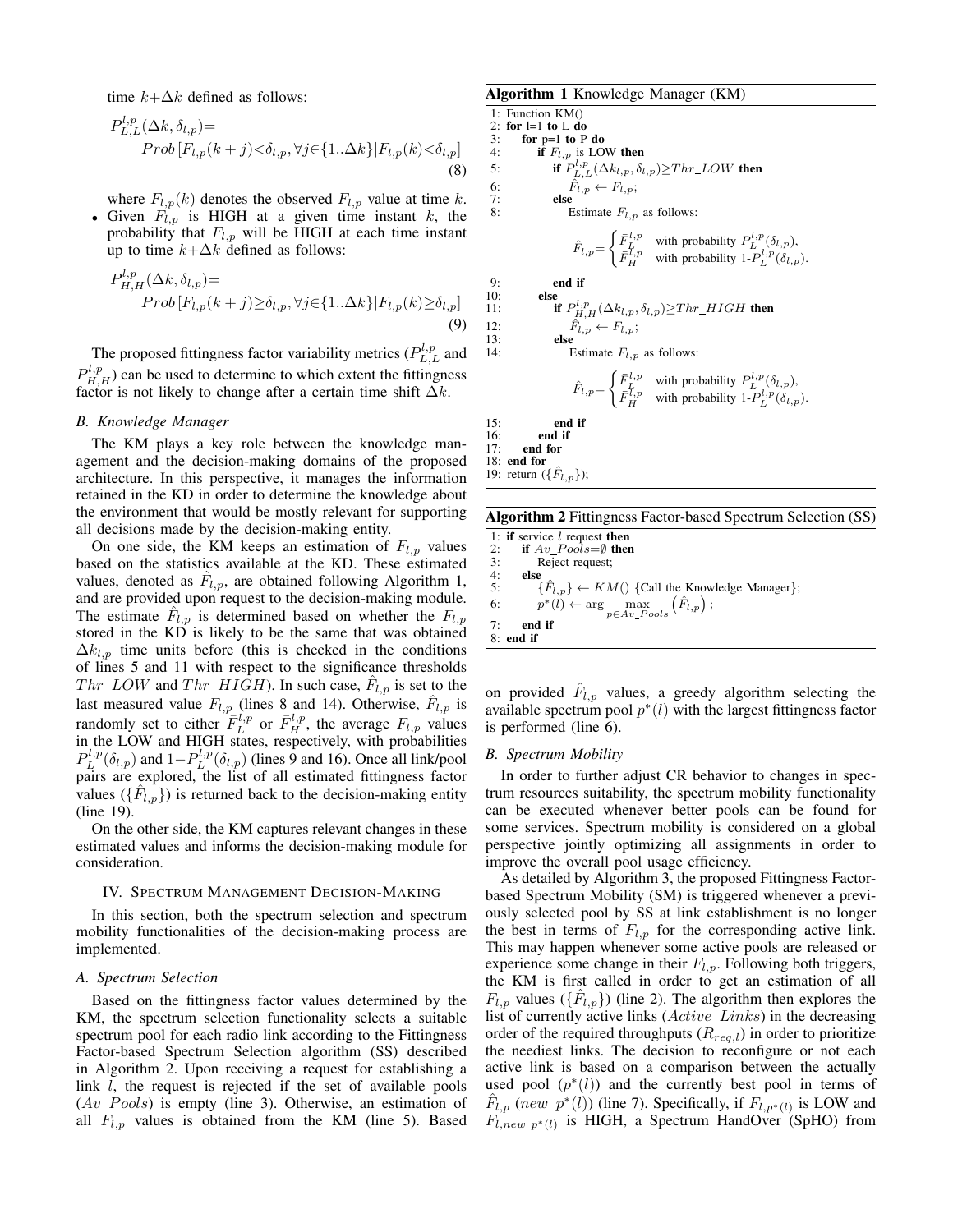$p^*(l)$  to new  $p^*(l)$  is performed since new  $p^*(l)$  fits better link l. The same SpHO should be performed in case  $p^*(l)$  is no longer available to link *l* after being preempted during previous reassignments (line 8). Once all active links get explored, the list of assigned pools is updated according to performed SpHOs (line 15).

Algorithm 3 Fittingness Factor-based Spectrum Mobility (SM)

1: if (service  $l^*$  ends) or (change in any active  $F_{l,p}$ ) then 2:  $\{\hat{F}_{l,p}\}\leftarrow KM()$  {Call the Knowledge Manager};<br>3:  $new\_Assigned \leftarrow \emptyset;$ 4: Sort  $Active\_Links$  in the decreasing order of  $R_{req,l}$ ; 5: for l=1 to  $|Active\_Links|$  do **6:**  $new\_p^*(l) \leftarrow \arg\max_{p \notin new\_Assigned} (\hat{F}_{l,p});$ 7: **if**  $((\hat{F}_{l,p^*(l)})$  is LOW) **and**  $(\hat{F}_{l,new\_p^*(l)})$  is HIGH)) **or** 7: **if**  $((\hat{F}_{l,p^*(l)})$  is LOW) and  $(\hat{F}_{l,n})$ <br>8:  $(p^*(l) \in new\_Assigned)$  then<br>9:  $n^*(l) \leftarrow new \; p^*(l)$ : 9:  $p^*(l) \leftarrow new\_p^*(l);$ <br>10:  $new\_Assigned \leftarrow r$ 10:  $new\_Assigned \leftarrow new\_Assigned \bigcup \{new\_p^*(l)\};$ <br>11: **else** 11: **else**<br>12:  $n$ 12:  $new\_Assigned \leftarrow new\_Assigned \bigcup \{p^*(l)\};$ <br>13: **end if** 13: end if<br>14: end for 14: **end for**<br>15:  $Assian$  $Assigned \leftarrow new\_Assigned;$ 16: end if

#### V. PERFORMANCE EVALUATION

#### *A. Simulation Model*

To evaluate the effectiveness of the proposed framework in assisting the spectrum management decision-making process,  $L=2$  radio links are considered. The *l*-th link generates sessions with arrival rate  $\lambda_l$  and constant session duration  $T_{req,l}$ . Link #1 is associated to low-data-rate sessions  $(R_{req,1} = 64Kbps, T_{req,1} = 2min)$  while link #2 is associated to high-data-rate sessions  $(R_{req,2}=1Mbps, T_{req,2}=20min)$ .

Performances are evaluated using a system-level simulator operating in steps of 1s. The radio environment is modeled as a set of  $P=4$  spectrum pools. The available bandwidth at each pool is  $BW_1 = BW_2 = 0.4MHz$  and  $BW_3 = BW_4 = 1.2MHz$ . A heterogeneous interference situation is considered in which the total noise and interference power spectral density  $I_p$ experienced in each pool  $p \in \{1..P\}$  is assumed to follow a two-state discrete time Markov chain jumping between a state of low interference  $I_0(p)$  and a state of high interference  $I_1(p)$ . It is assumed that interference  $I_p$  evolves independently in each pool and that this evolution is independent of the traffc in the radio links. Furthermore, no mutual interference effects between different pools exist. In our specific case, pools  $#1$ and  $#2$  are always in state  $I_0(p)$  while pools  $#3$  and  $#4$ randomly alternate between  $I_0(p)$  and  $I_1(p)$  with transition probabilities for pool  $#3$   $P_{10} = 55.5 \times 10^{-5}$  (i.e. probability of moving from state  $I_1$  to  $I_0$  in a simulation step) and  $P_{01}=3.7\times10^{-5}$  (i.e. probability of moving from state  $I_0$  to  $I_1$ ) and for pool #4  $P_{10} = 9.25 \times 10^{-5}$  and  $P_{01} = 1.32 \times 10^{-5}$ . Based on these probabilities, the average duration of the high interference state is 0.5h for pool  $#3$  and 3h for pool  $#4$  while the average duration of the low interference state is 7.5h for pool  $#3$  and  $21h$  for pool  $#4$ .

With this confguration, the achievable bit-rate by one link in pools #1 and #2 is  $R(l, 3) = R(l, 4) = 512Kbps$ , while for pools  $#3$  and  $#4$ , it alternates between  $R(l, 3)=R(l, 4)=1536Kbps$  for the  $I_0(p)$  state, and  $R(l, 3)=R(l, 4)=96Kbps$  for the  $I_1(p)$  state.

The system is observed during a simulation time of 300 days. Other simulation parameters are  $\xi = 5$ ,  $K=1$ ,  $\delta_{1,p}=0.2$ ,  $\delta_{2,p}$ =0.9, Thr\_LOW=0.9 and Thr\_HIGH=0.9.

#### *B. Benchmarking*

In order to assess the infuence of the different components of the proposed framework, the following variants will be compared:

- SS+KD: This is the approach considered in [17] consisting in a greedy Fittingness Factor-based Spectrum Selection supported by only the KD (i.e. the decisionmaking entity of Fig. 1 is assumed to bypass the KM and retrieve only the last measured value  $F_{l,p}$  from the KD).
- SS+KM: A greedy Fittingness Factor-based Spectrum Selection supported by the KM module. Compared to SS+KD, the use of KM will allow a better capability to track changes in the interference conditions of each pool, thanks to considering the temporal properties of the  $F_{l,p}$ statistics in addition to the last measured values.
- SS+KD+SM: A greedy Fittingness Factor-based Spectrum Selection supported only by the KD (i.e. using only the last measured  $F_{l,p}$ ) and the SM module. As a difference from SS+KD, the inclusion of SM will allow performing pool reallocations for active links when better pools can be found.
- SS+KM+SM: This is the proposed strategy in Section IV implementing a greedy Fittingness Factor-based Spectrum Selection supported by both the KM and SM, so that it incorporates the track-changes benefts of KM together with the reallocation fexibility associated to SM.

Apart from the considered variants, the following reference schemes are introduced for benchmarking purposes:

- Rand: This implements only the spectrum selection module of Fig. 1 and performs a random selection among available pools. Neither SM nor KM modules are used.
- Optim: This scheme is an upper bound theoretical reference. In each simulation step, it redistributes all pools among active links to perform the following maximization of the total number of transmitted bits at a given time instant  $k$ , defined as:

$$
\max\left(\sum_{active(l,p)} \min\left(R_{req,l}, R(l,p,k)\right)\right) \tag{10}
$$

where  $R(l, p, k)$  is the measured bit-rate  $R(l, p)$  at time k.

#### *C. Results*

This section presents the performance evaluation of the different schemes introduced in Sec. V.B. The target of the analysis is two-fold: (1) to identify which of the functional elements of the proposed architecture have the most signifcant impact on performance depending on the system operation conditions, and (2) to benchmark the performance of the proposed spectrum management strategy (SS+KM+SM) with respect to the reference Rand and Optim schemes.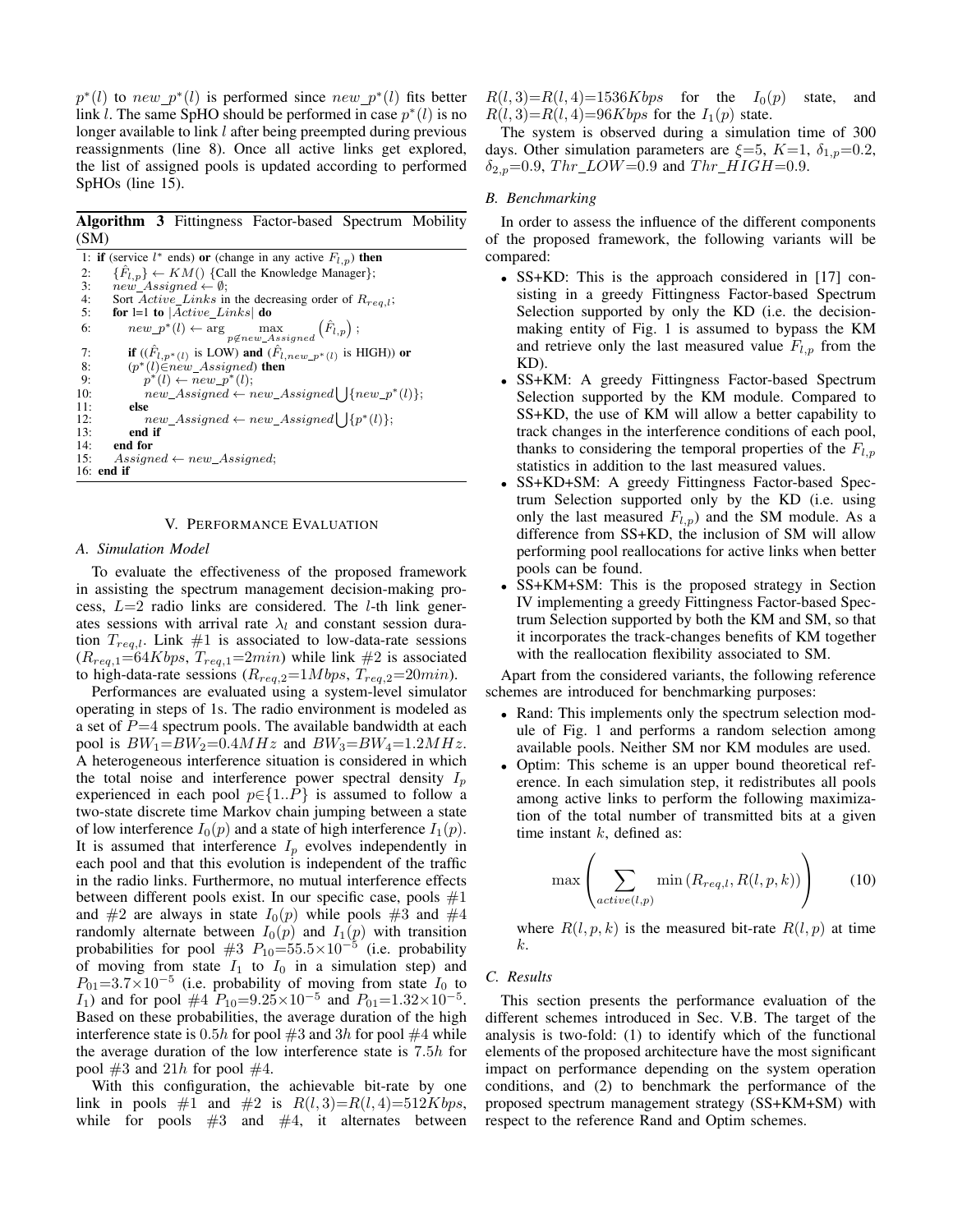

Fig. 2. Spectrum selection performance comparison for link  $#2$ 

Fig. 2(a) plots the dissatisfaction probability of link  $#2$  (i.e. the most demanding in terms of required bit rate) as a function of the total offered traffic load  $\lambda_1 \times T_{req,1} \times R_{req,1} + \lambda_2 \times T_{req,2} \times R_{req,2}$ . It is defined as the probability of observing a bit rate below the service requirement  $R_{req,l}$ . Results for link #1 are not presented since it is all the time satisfed (i.e., the bit rate is always above the requirement of 64Kbps). Fig. 2(b) plots the fraction of time that link  $\#2$  uses pools  $\#3$  or  $\#4$ . When using these pools in the low interference state, link  $#2$  will be satisfied. In turn, link  $#2$  will be dissatisfied whenever it is allocated pools  $#1$ or  $\#2$  or pools  $\#3$  or  $\#4$  in the high interference state.

As seen in Fig. 2(a), for low traffc loads below 0.6Mbps, the introduction of KM leads to a very important reduction of the dissatisfaction probability. The reason is that, whenever interference increases in pools  $#3$  and  $#4$  (i.e. they move to state  $I_1$ ), the corresponding measured value of  $F_{l,p}$  will be LOW. As a result, strategies SS+KD and SS+KD+SM that just keep this last measured value of  $F_{l,p}$  will decide in the future to allocate only pools  $#1$  and  $#2$ , which offers a lower bit rate. Then, the network will not be able to realize the situation when pools  $#3$  and  $#4$  move again to the lowinterference state  $I_0$  and become adequate for the link  $#2$ (see in Fig. 2(b) that the fraction of time that these pools are allocated to link  $#2$  is close to 0). On the contrary, the use of the KM component considers the temporal properties of the  $F_{l,p}$  statistics to disregard the last measured value and use an estimated value instead whenever a certain amount of time has passed since this last measure was taken (see conditions of lines 5 and 11 in Algorithm 1). Correspondingly, sometime after the interference increase, the network will allocate again pools  $#3$  and  $#4$  to link  $#2$ , thus being able to identify if they have re-entered in the low-interference state. Note in Fig. 2(b) that the fraction of time that link  $#2$  uses pools  $#3$  or  $#4$ is close to 1 for strategies making use of KM thus resulting in a better dissatisfaction probability. In summary, for low loads, KM allows a better exploration of the different pools to identify the changes in their interference conditions, and as a result the dissatisfaction probability improves.

When load increases above 0.6 Mbps, pools  $#1$  and  $#2$ will tend to be occupied by link  $#1$  sessions most of the time, which forces the system to assign pools  $#3$  and  $#4$  to link

 $#2$  sessions even with reduced  $F_{l,p}$ . In this case, interference reductions in pools  $#3$  and  $#4$  are detected without the use of KM. This is refected in Fig. 2(a) where, for high loads, the performances of SS+KD and SS+KM are equivalent, and the same occurs for the performances of SS+KD+SM and SS+KM+SM.

With respect to the role of SM, for low loads, its use leads to small improvements (see the comparison in Figure  $2(a)$ ) between SS+KD and SS+KD+SM or between SS+KM and SS+KM+SM). The reason is that, for low loads, it occurs very rarely that a link is not allocated to the pool with the highest fttingness factor because of being occupied by another link. Consequently, there is no need to perform SpHOs towards a better pool except in the case when the interference increases in the allocated pool, which justifes the small improvement observed when comparing SS+KM and SS+KM+SM. On the contrary, when load increases, it occurs more often that the preferred pool is occupied by another link and thus a pool offering lower bit rate is allocated. In this case, the execution of SM after the release of the link occupying the preferred pool will lead to improving the performance. Notice in Fig. 2(b) that, with  $SS+KM+SM$ , link  $#2$  will be allocated most of the time pools  $#3$  or  $#4$ , thus leading to the significant reduction in the dissatisfaction probability achieved by SS+KM+SM with respect to SS+KM in Fig. 2(a) for high loads.

The proposed SS+KM+SM strategy performs very closely to the upper-bound optimal scheme for all load conditions, mainly thanks to the support of the KM and SM components for relatively low and high loads, respectively. The gain observed by  $SS+KM+SM$  with respect to the Rand scheme (measured as the reduction in dissatisfaction probability) ranges from  $85\%$  to  $100\%$  (Fig. 2(a)).

To further assess the proposed strategy in terms of the cost associated to the reconfgurations performed by the SM functionality, Fig. 3 plots the average number of SpHOs per session experienced by SS+KD+SM and SS+KM+SM in both links. For low traffic loads, the joint use of KM and SM causes a small number of SpHOs for link  $#2$ , associated to the situations in which the interference in allocated pools  $#3$ or  $#4$  increases. On the contrary, with  $SS+KD+SM$ , there are very few SpHO events for low loads mainly because, as discussed previously, pools  $#3$  and  $#4$  are rarely allocated to